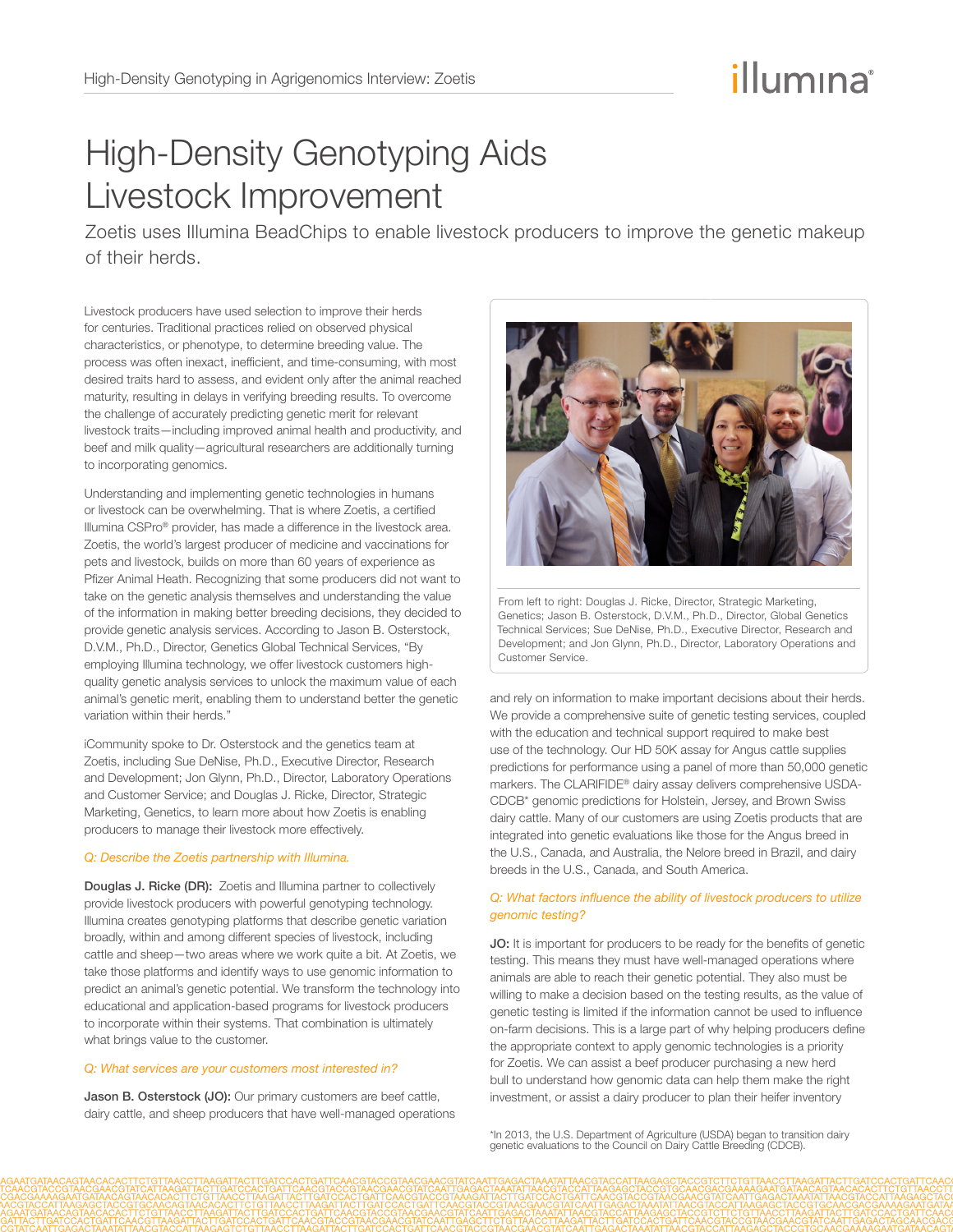and allocate reproductive technologies, like sex-sorted semen and embryo transfer.

DR: We emphasize well-managed operations because the technology is particularly compatible when good practices and capabilities for data recording are in place. We see genomics as part of a comprehensive strategy rather than something individually inserted into a management system. We work with producers and their veterinarians to make sure performance metrics such as pregnancy and conception rates, and health factors such as calf mortality/morbidity are satisfactory before implementing a genomic testing program.

#### *Q: How did Zoetis go about choosing its genotyping platform?*

Sue DeNise (SD): Illumina provides the industry standard for high-density genotyping. Their platform reduces the complexities of multiplexing tens of thousands of markers, while offering the quality and coverage we need for highly accurate predictions. The streamlined and well-defined process allows us to deliver in a time frame acceptable to our clients. It's a very solid platform.

JO: Illumina platforms have established themselves as the gold standard for cattle genomics globally. This helps to ensure that resources can be assembled from a variety of collaborators throughout the world to help develop and implement technologies that can provide value to livestock producers.

### "Illumina BeadChips are the industry standard for high-density genotyping."

#### *Q: How does Zoetis add value to its customers by using Illumina technology?*

**Jon Glynn (JG):** Our products are typically used to aid selection. That is, a customer genotypes an animal, the molecular genetic value is predicted from the SNP marker genotypes, and that prediction may be blended with classical genetic evaluation to create a more accurate prediction of the animal's genetic worth. In order to maximize accuracy, tens of thousands of markers are required to appropriately describe the genetic variation present. Illumina provides a cuttingedge product for adding value to classical predictions and allows us to reliably serve our customers.

SD: Illumina has a product that's really dependable and very robust. It is a great platform for interrogating tens of thousands of SNPs in a high-throughput laboratory.

#### *Q: How do you help customers use genome data to make decisions?*

JO: When we're speaking with beef, dairy, or sheep producers, the technology can be a bit overwhelming for them at times. We recognize that genomic data is only valuable if its meaning and application are understood. We try to help translate and illustrate to them in real-world conditions what the data means in terms of their ability to make better decisions. We offer a variety of planning and decision support tools to ensure that our customers get the most from their investment in genetic testing.

DR: Using CLARIFIDE in dairy cattle as an example, the producer receives more than 60 data points on the individual animal tested. However, most of our customers make binomial decisions about whether to invest in or give that animal an alternate career path based on the DNA outcome. We translate the complexity of the technology, and help them apply the information to advance their operation's objectives.

JO: For those 60 data points, we'll distill the data down into a handful of key data points, ultimately rank those animals, and assemble the information so it's ready-made for a decision. We'll apply the technology in a field setting, do the trials, and demonstrate it works. We spend a lot of time trying to educate. We don't want to make molecular geneticists out of every producer, but at the same time we don't want it to be an entirely "black box" exercise.

#### *Q: What advancements are your customers making because of the Zoetis and Illumina partnership?*

JO: We are seeing a variety of producers that have been able to use our Illumina platform products—like our CLARIFIDE and HD 50K assays—to great effect in managing their farms and livestock more effectively. Dairy producers who have more heifers than they need to meet replacement demands are able to identify and market heifers with low genetic potential that don't fit their herd's objectives. We see beef producers that are able to make better bull purchase decisions by leveraging genomically enhanced expected progeny differences identified with our HD 50K assay.

Commercial beef producers purchase bulls as herd sires to breed their cows. This is an important decision because many calves will be born out of that sire. If the producer makes a mistake in choosing that sire based on the genetic potential of that bull, it could be very costly financially. The purebred producers will have us genotype all of the bulls using Illumina BeadChip technologies offering a higher degree of confidence for their bull buying customers.

"We see beef producers that are able to make better bull purchase decisions by leveraging genomically enhanced expected progeny differences identified with our HD 50K assay"

#### *Q: What are recent trends in the use of genetic testing?*

DR: The number of genotyped animals in the USDA-CDCB dairy genetic evaluation and in the beef sector has begun to accelerate. In the beef sector, we have surpassed 50,000 animals tested with regard to the Zoetis HD 50K for Angus offering in collaboration with our US partner, Angus Genetics. While we're encouraged with that level of adoption, there's about 300,000 animals registered annually by that breed in the US. We still have tremendous upside potential regarding adoption within Angus seedstock operations and the commercial buyers of Angus genetics domestically and globally.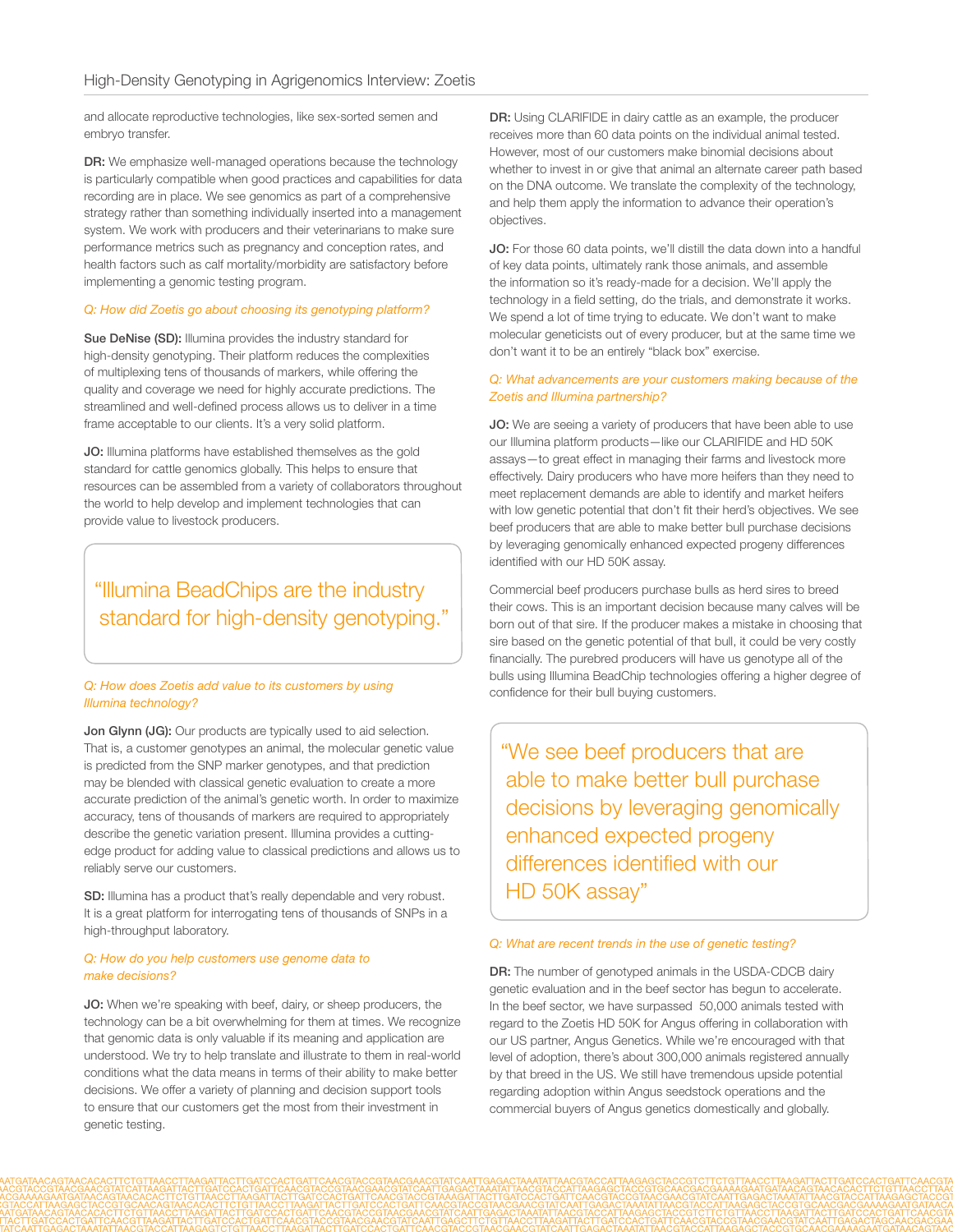JO: In September 2010, the U.S. dairy genetic evaluation included just under 50,000 genotypes. As of December 2013, it's at about 500,000 genotypes. That's a huge amount of growth over a relatively short period of time. In dairy genetic evaluation, the use of genomic data is very powerful and commercial producers of all types are starting to see the benefits.

#### *Q: What are your next steps?*

DR: We will continue to explore mutual opportunities with Illumina where we can inform and expand the awareness, the science, and the value of genomic offerings and their application in the customer segments we serve.

For more information on ag genotyping, visit:

[www.illumina.com/applications/agriculture/plant-animal-genotyping.ilmn](http://www.illumina.com/applications/agriculture/plant-animal-genotyping.ilmn)  [www.zoetisus.com/genetics](http://www.zoetisus.com/genetics)